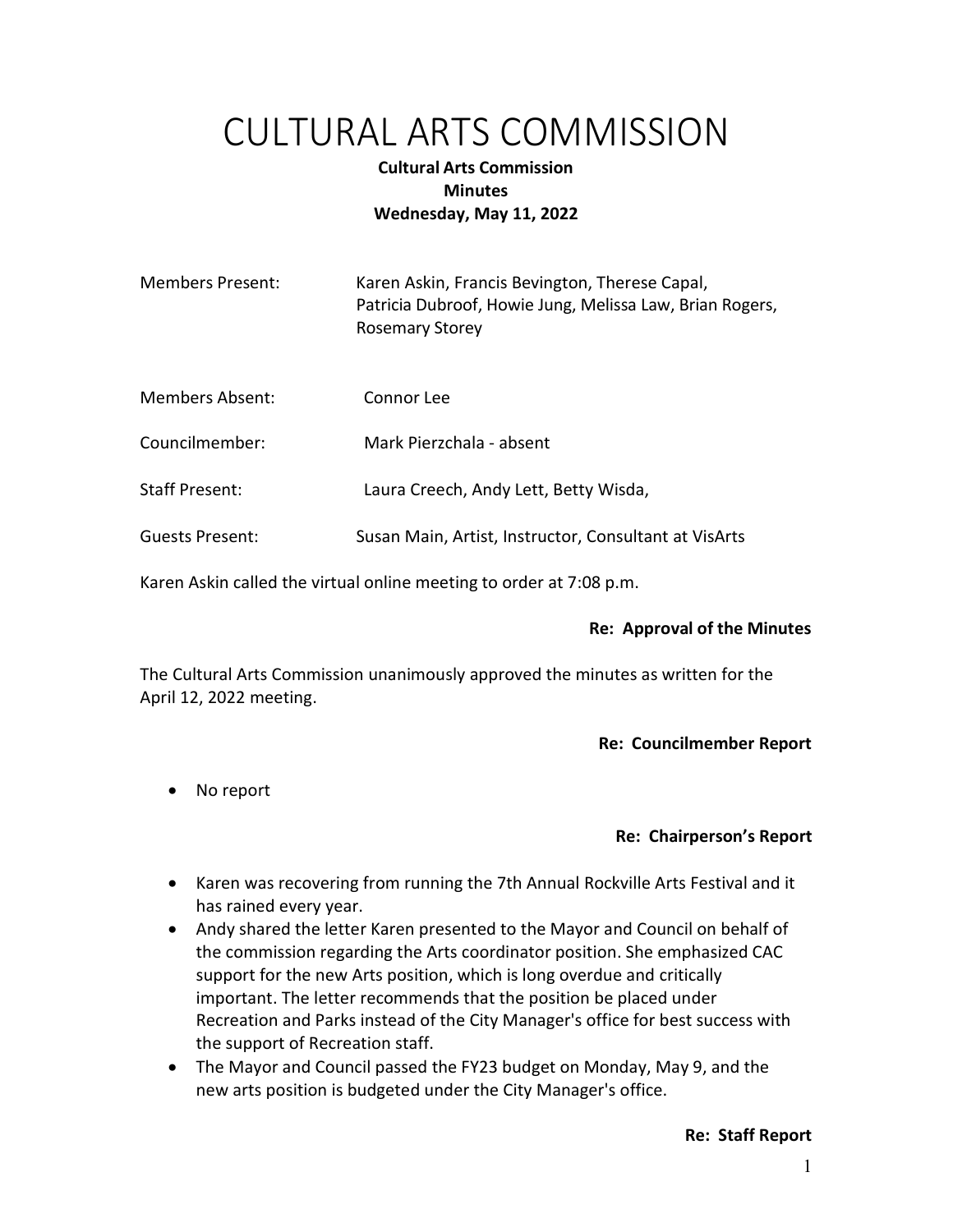- Under the direction of Dr. Juan Gallastegui, the Rockville Concert Band presented the "Music for an Anniversary" concert on April 10 at the F. Scott Fitzgerald Theatre. Dr. Robert Tennyson, Dr. Vincent Patterson, and John Saint Amour. Former Music directors conducted musical sections to celebrate the 65th Anniversary of the Rockville Concert Band. The world premiere of "The Year 2020" by Dutch composer Johan de Meij, the commissioned music composition to honor lives lost to COVID-19 and hope for the future, was performed by the band. The internationally renowned composer attended the concert and made remarks to the audience. Mayor Bridget Donnell Newton presented a "Certificate of Recognition" to Dr. Juan Gallastegui, commemorating the 65th anniversary of the Rockville Concert Band and the Mayor and Council's appreciation of the band for presenting quality music to the Rockville community over the years.
- Arts Division was awarded a Public Art Conservation Grant of \$22,127 from the Maryland State Arts Council.
- The "Meet the Artists" for the "Rockville Art League Members' Juried Spring Show" will be held from 1:30-3:30 on Sunday, May 15 at Glenview Mansion Art gallery. The exhibit will be on display through June 24 in the art gallery.
- Betty Wisda, staff liaison, attended the virtual meeting of the F. Scott Fitzgerald Literary Festival planning committee on April 26.
- The meetings for the Art in Public Places Committee and the Art in Public Places (Temporary) Committee were held virtual on Wednesday, May 4.
- Under the direction of Linda Garrettson and accompanied by Sasha Beresovsky, the Rockville Chorus will perform "Singing All Together A Celebration" at 7:30 p.m. on Sunday, May 22 at the F. Scott Fitzgerald Theatre.
- The Rockville Concert Band and the Rockville Chorus will perform a concert at 9 a.m. On Monday, My 30 for the Memorial Day Ceremony and Parade in Rockville Town Square.

## Re: Guest Speaker, Susan Main

 Susan Main, artist, instructor, and Curatorial and Gallery program consultant with VisArts, presented "Public Art in Rockville Is?" Susan shared her experience in public and private art and insight and potential opportunities to engage the community and promote art in the community. Susan says we are in a transitional time, and it is an excellent time to reassess what we consider to be public art. Karen invited Susan to the meeting to inspire us to think bigger and think about what we can do with and for our citizens.

## Re: Arts in Public Places

 Past Matters will begin the restoration work on "William Gibbs" by Charlotte Lees located on Gibbs Street in Rockville Town Square and "ColorPlay" by Stephen Canneto situated at the Village Green Park in Fallsgrove in June. They will be using the \$22,127 conservation grant funds designated for these sculptures.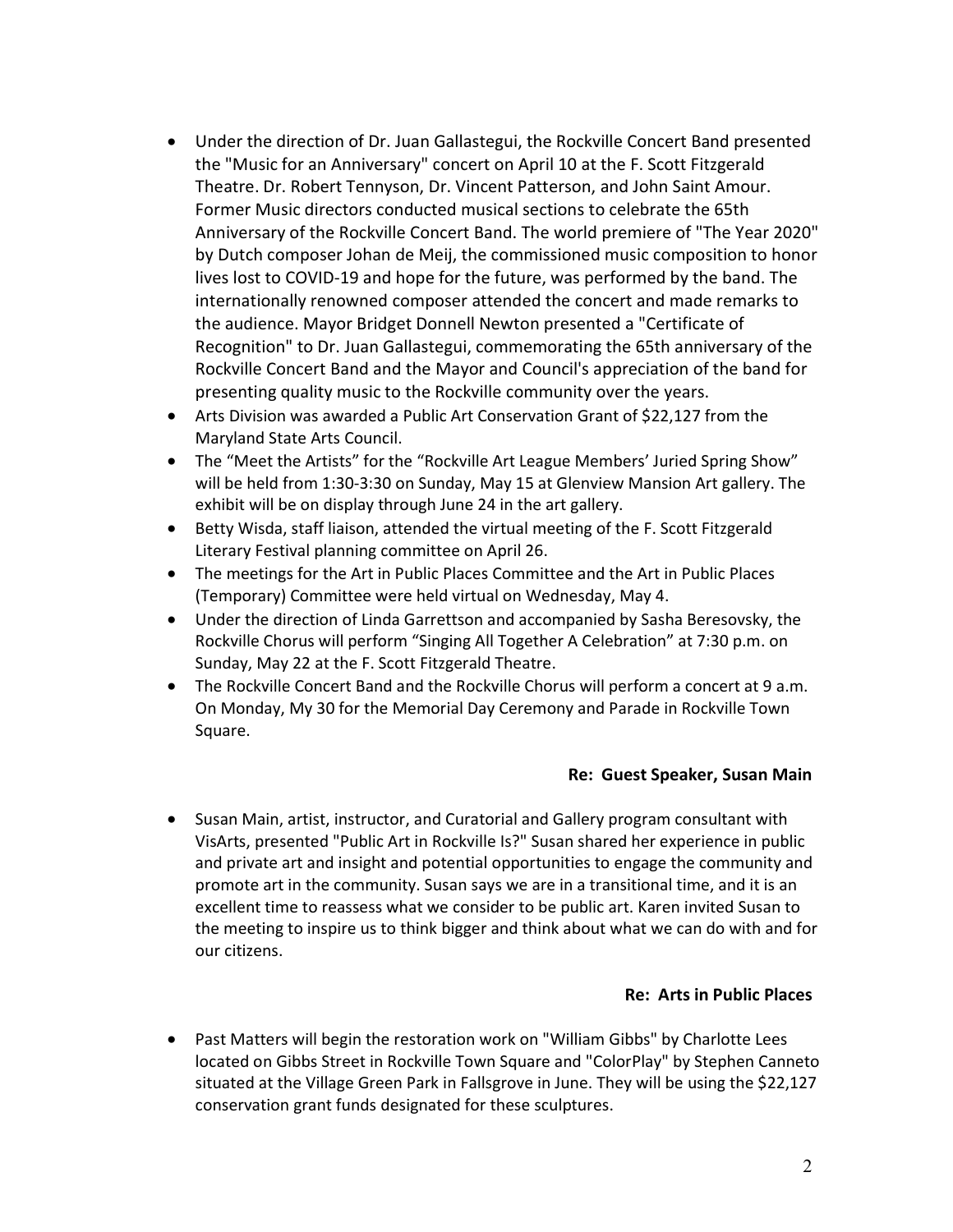- Swim Center Art Project is coming soon after several months of supply delays. The artist, Matthew Geller said the metal fabricator and the fiberglass fabricator are now in communication to begin installation soon.
- Mayor and Council unanimously approved that the Skate Park Art Project be awarded to Christian Benefiel and Ryan McKibbin of 731 Studios at a cost of \$14,580 with some additional requirements
	- Create an interpretive sign about the artwork.
	- Include the need to wear a helmet in the signage.
- In reviewing the information 731 731 Studios, the artist's recommendation is for a one-color. Using a version of zephyr blue. The color is inspired by the Zephyr Competition Team colors from the 1970's. An additional request is to exchange one of the iconic skaters with a female skater.
- Staff is working with artist Paul Walco to develop ways to salvage a couple of tree carvings he created 4 to 5 years ago that are starting to disintegrate. The bottom of the tree is rotting with the three bears at Horizon Hill Park, and they are considering cutting down the tree to salvage the artwork and possibly mount the sculpture on a platform to keep it in the park. The tree sculpture at Montrose Park also needs a new coat of sealant.
- The Rockville Metro Station, Temporary Bus Shelters Art Project, continues to move more slowly than anticipated. We are concerned the artwork would not stay up long enough to make it worth the time for the artist. The draft agreement between the City of Rockville and the Washington Metropolitan Area Transit Authority Art in Transit Program is going through a lengthy review process with legal departments. WMATA wants complete indemnification for artwork. Staff will be following up with the legal team. Karen asked if we could create a standardized master agreement, so we don't have to go through the approval process every time with WMATA.
- The new AIPP Temporary Art Subcommittee members: Howie, Rosemary, Frances, and Betty, met on Monday, May 4. With four main agenda items were to define temporary art, locations, set expectations, process, and timelines.
- Karen and Frances met to start the review process of the City's AIPP implementation plan. The plan is updated every five years.

## Re: Cultural Arts Organizations and Creatives Summit Planning Task Force

• No report

## Re: Human Rights Commission

 Brian reported they are concentrating their efforts on planning the 6th Annual Pride Celebration event being held virtually and in person at Rockville Town Square 2-4 p.m. on June 26. Karen is looking for two volunteers to help staff run the arts and crafts table at the event. FRIT is working on adding a light tunnel to the Pride Celebration from June 24 through 26 in the town center. There are two performers scheduled and the organizers are seeking sponsors. They hope that the Mayor and Council members can attend the celebration.